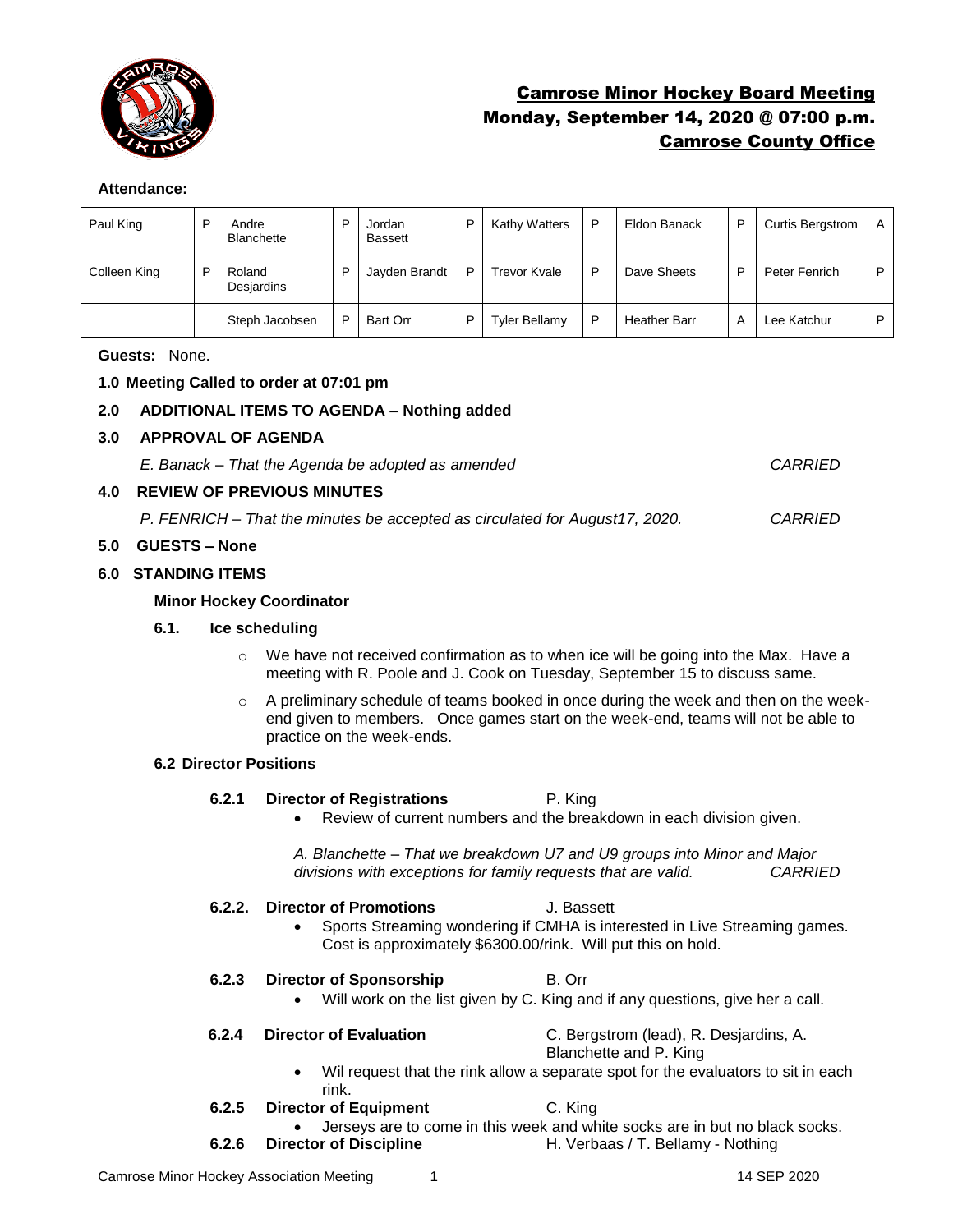**6.2.7 Director of Rep Team (AA and A)** E. Banack / P. Fenrich / D. Sheets / P. King • Interviews have been held and *Paul King* - That the following coaches be named as head coaches:

*U11 – Tier 1 – Curtis Bergstrom U13 AA – Eric Sonnenberg U11 Female – Chris Zarski CARRIED*

**6.2.8 Director, Non-Rep Teams** S. Jacobsen / J. Brandt Will work on getting coaches lined up for the non-rep teams.

#### **6.2.9 Director, Coach Mentorship** T. Kvale (lead) / K. Watters

- Have not heard back from T. Green as to how he wants to change up his Contract to meet the Covid requirements. C. King and P. King will contact him to get his input.
- **6.2.10 Director of U18** D. Sheets
- **6.2.11 Director of U15** L. Katchur
- **6.2.12 Director of U3** J. Brandt
- **6.2.13 Director of U11 P.** Fenrich
- **6.2.14 Director of U9 AND U7**
- **6.2.15 Director of Female Hockey** K. Watters / E. Banack
- **7.0 Old Business**
	- 7.1 Covid 19 Process
		- Online Covid Assessment Tool added and ready to go. Registrants only have to do this once at the start of the group they are attending.
	- 7.2 Goalie Clinics
		- Goalie Clinic was well attended and evaluation skate went well. Will monitor as to what our options are for the winter season.

#### **8.0 NEW BUSINESS**

- 8.1 Requests for Player Accelerations
	- 8.1. 1. MARSHALL, Reece From U7 to U9 would like more structured practices

*E. Banack – That the request be denied as the U7 will have well structured practices for the season. CARRIED*

8.1.2. PRESCESKY, Julian – From U7 to U8 – has had two years playing in U7 and would like to move up to U9 to be with his brother.

> *E. Banack – That the request be denied as we will be going to Minor and Major groupings. CARRIED*

#### 8.2 NAI and U11 Updates

- NAI held a zoom meeting and changes were made to their supplemental discipline policy to exclude pre-season minutes in the accumulation penalty numbers and will send out a revised copy of the regulations for email voting.
- Looking for a governor from CMHA to the league
- Will try to schedule to reduce travel
- 8.3 Imports at the "A" level for teams

*D. Sheets – That if a player is not trying out elsewhere, expectation is to have them come to a minimum of two of the first three skates unless they are tied up at a higher-level tryout or at the discretion of CMHA. CARRIED*